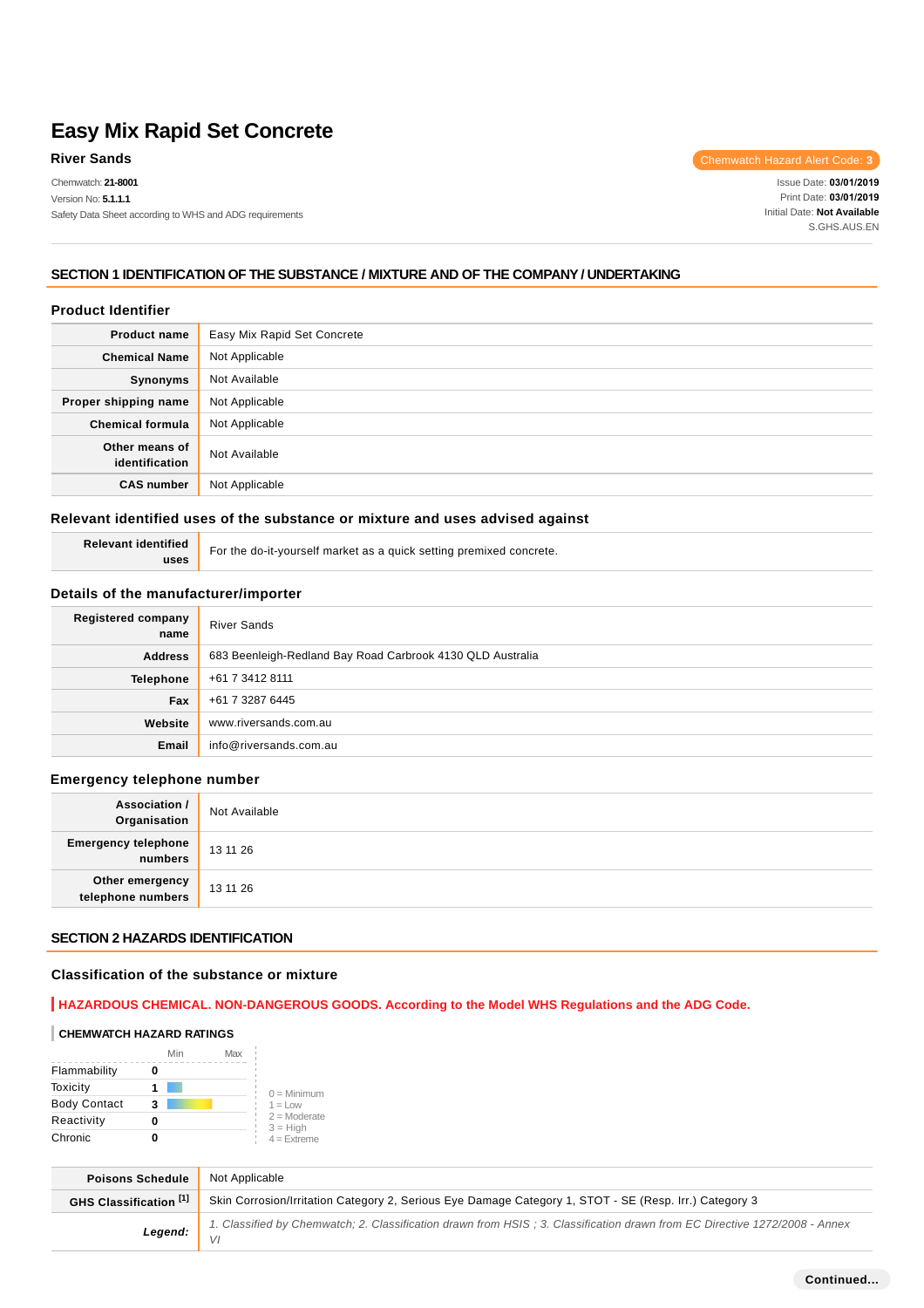### **Label elements**

| Label elements                      |               |
|-------------------------------------|---------------|
| <b>GHS label elements</b>           |               |
|                                     |               |
| <b>SIGNAL WORD</b><br>------------- | <b>DANGER</b> |

### **Hazard statement(s)**

| H315 | Causes skin irritation           |
|------|----------------------------------|
| H318 | Causes serious eye damage        |
| H335 | May cause respiratory irritation |

#### **Precautionary statement(s) Prevention**

| P <sub>271</sub> | Use only outdoors or in a well-ventilated area.                            |
|------------------|----------------------------------------------------------------------------|
| P280             | Wear protective gloves/protective clothing/eye protection/face protection. |
| P <sub>261</sub> | Avoid breathing dust/fume/gas/mist/vapours/spray.                          |

### **Precautionary statement(s) Response**

| P305+P351+P338 | IF IN EYES: Rinse cautiously with water for several minutes. Remove contact lenses, if present and easy to do. Continue<br>rinsing. |
|----------------|-------------------------------------------------------------------------------------------------------------------------------------|
| P310           | Immediately call a POISON CENTER/doctor/physician/first aider                                                                       |
| P302+P352      | IF ON SKIN: Wash with plenty of water and soap                                                                                      |
| P304+P340      | IF INHALED: Remove person to fresh air and keep comfortable for breathing.                                                          |

### **Precautionary statement(s) Storage**

| <b>P405</b> | Store locked up.                                                   |  |
|-------------|--------------------------------------------------------------------|--|
| P403+P233   | . Store in a well-ventilated place. Keep container tightly closed. |  |

### **Precautionary statement(s) Disposal**

**P501** Dispose of contents/container to authorised chemical landfill or if organic to high temperature incineration

### **SECTION 3 COMPOSITION / INFORMATION ON INGREDIENTS**

#### **Substances**

See section below for composition of Mixtures

### **Mixtures**

| <b>CAS No</b> | %[weight] | <b>Name</b>                                               |
|---------------|-----------|-----------------------------------------------------------|
| 14808-60-7    | 45-55     | Graded Sand -600                                          |
| Not Available | $25 - 35$ | gravel                                                    |
| 65997-15-1    | 1-25      | portland cement                                           |
| Not Available | 1-2       | set accelerator                                           |
|               |           | NOTE: hexavalent chromium may be present at trace amounts |

### **SECTION 4 FIRST AID MEASURES**

#### **Description of first aid measures**

| <b>Eye Contact</b>  | If this product comes in contact with the eyes:<br>Immediately hold eyelids apart and flush the eye continuously with running water.<br>Ensure complete irrigation of the eye by keeping eyelids apart and away from eye and moving the eyelids by occasionally<br>lifting the upper and lower lids.<br>► Continue flushing until advised to stop by the Poisons Information Centre or a doctor, or for at least 15 minutes.<br>Transport to hospital or doctor without delay.<br>▶ Removal of contact lenses after an eye injury should only be undertaken by skilled personnel. |  |  |  |
|---------------------|-----------------------------------------------------------------------------------------------------------------------------------------------------------------------------------------------------------------------------------------------------------------------------------------------------------------------------------------------------------------------------------------------------------------------------------------------------------------------------------------------------------------------------------------------------------------------------------|--|--|--|
| <b>Skin Contact</b> | If skin contact occurs:<br>Immediately remove all contaminated clothing, including footwear.<br>Flush skin and hair with running water (and soap if available).<br>▶ Seek medical attention in event of irritation.                                                                                                                                                                                                                                                                                                                                                               |  |  |  |
|                     | Continued                                                                                                                                                                                                                                                                                                                                                                                                                                                                                                                                                                         |  |  |  |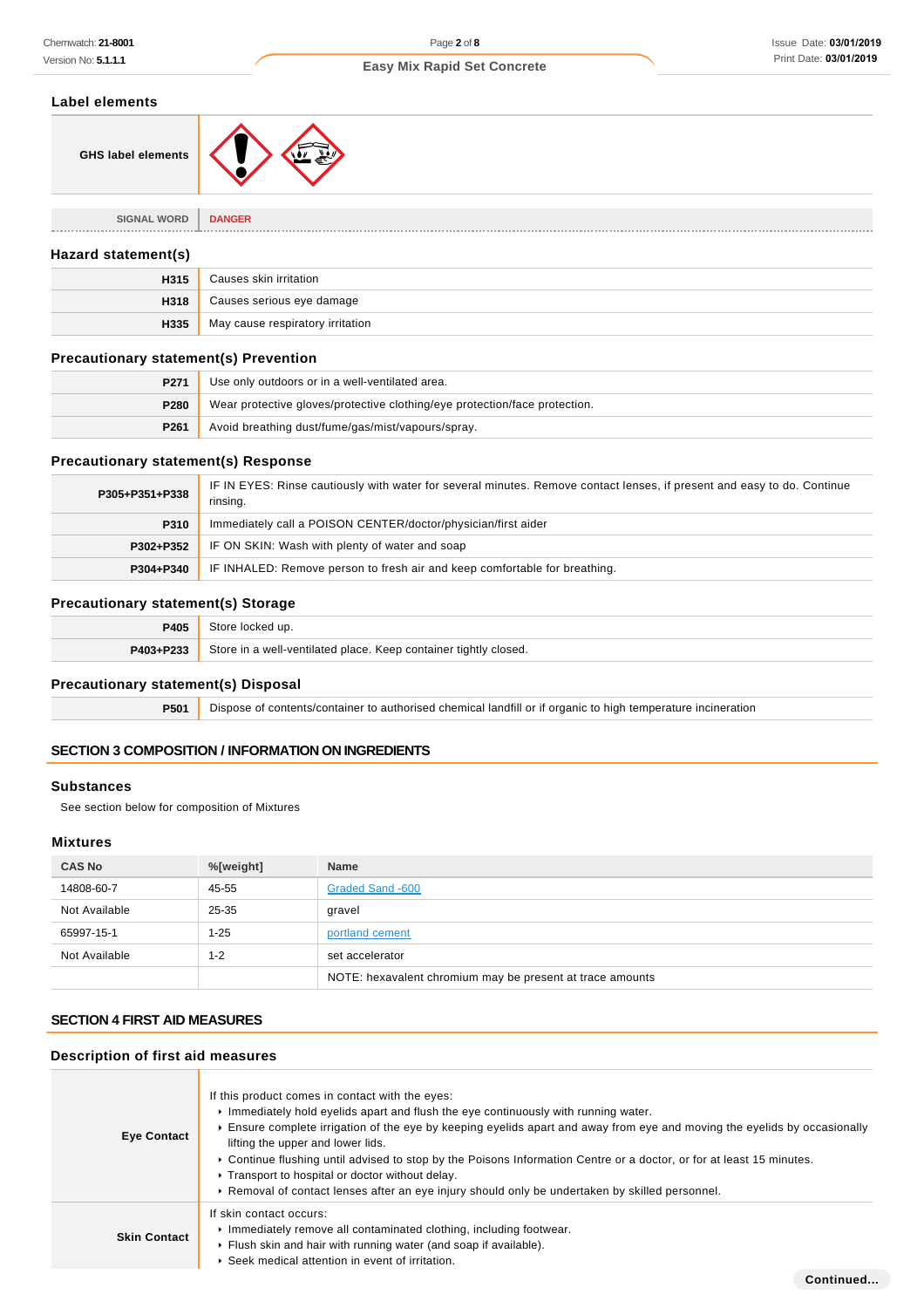| ersion No: <b>5.1.1.1</b> | Print Date: 03/01/2019<br><b>Easy Mix Rapid Set Concrete</b>                                                                                                                                                                                                                                                                                                                                                                                                                                           |
|---------------------------|--------------------------------------------------------------------------------------------------------------------------------------------------------------------------------------------------------------------------------------------------------------------------------------------------------------------------------------------------------------------------------------------------------------------------------------------------------------------------------------------------------|
| Inhalation                | If fumes or combustion products are inhaled remove from contaminated area.<br>Lay patient down. Keep warm and rested.<br>▶ Prostheses such as false teeth, which may block airway, should be removed, where possible, prior to initiating first aid<br>procedures.<br>▶ Apply artificial respiration if not breathing, preferably with a demand valve resuscitator, bag-valve mask device, or pocket<br>mask as trained. Perform CPR if necessary.<br>Transport to hospital, or doctor, without delay. |
| Ingestion                 | If swallowed do <b>NOT</b> induce vomiting.<br>If vomiting occurs, lean patient forward or place on left side (head-down position, if possible) to maintain open airway and<br>prevent aspiration.<br>• Observe the patient carefully.<br>▶ Never give liquid to a person showing signs of being sleepy or with reduced awareness; i.e. becoming unconscious.<br>Give water to rinse out mouth, then provide liquid slowly and as much as casualty can comfortably drink.<br>▶ Seek medical advice.    |

### **Indication of any immediate medical attention and special treatment needed**

Treat symptomatically.

#### **SECTION 5 FIREFIGHTING MEASURES**

## **Extinguishing media**  $\blacktriangleright$  There is no restriction on the type of extinguisher which may be used. Use extinguishing media suitable for surrounding area.

### **Special hazards arising from the substrate or mixture**

| <b>Fire Incompatibility</b>    | None known.                                                                                                                                                                                                                                                                                                                                                            |
|--------------------------------|------------------------------------------------------------------------------------------------------------------------------------------------------------------------------------------------------------------------------------------------------------------------------------------------------------------------------------------------------------------------|
| <b>Advice for firefighters</b> |                                                                                                                                                                                                                                                                                                                                                                        |
| <b>Fire Fighting</b>           | Alert Fire Brigade and tell them location and nature of hazard.<br>► Wear breathing apparatus plus protective gloves in the event of a fire.<br>▶ Prevent, by any means available, spillage from entering drains or water courses.<br>▶ Use fire fighting procedures suitable for surrounding area.                                                                    |
| <b>Fire/Explosion Hazard</b>   | $\triangleright$ Non combustible.<br>► Not considered a significant fire risk, however containers may burn.<br>Decomposition may produce toxic fumes of:, silicon dioxide (SiO2) When aluminium oxide dust is dispersed in air, firefighters<br>should wear protection against inhalation of dust particles, which can also contain hazardous substances from the fire |

### **SECTION 6 ACCIDENTAL RELEASE MEASURES**

### **Personal precautions, protective equipment and emergency procedures**

absorbed on the alumina particlesMay emit poisonous fumes.

| <b>Minor Spills</b> | Remove all ignition sources.<br>Clean up all spills immediately.<br>Avoid contact with skin and eyes.<br>► Control personal contact with the substance, by using protective equipment.                                                                                                                                                                                                                                                                                                                       |
|---------------------|--------------------------------------------------------------------------------------------------------------------------------------------------------------------------------------------------------------------------------------------------------------------------------------------------------------------------------------------------------------------------------------------------------------------------------------------------------------------------------------------------------------|
| <b>Major Spills</b> | Moderate hazard.<br>CAUTION: Advise personnel in area.<br>Alert Emergency Services and tell them location and nature of hazard.<br>• Control personal contact by wearing protective clothing.<br>Prevent dry material coming into contact with water. Product is designed to set quickly with contact with water. If<br>contamination of drains or water courses has occurred, advise the relevant state Environmental Protection Agency and local<br>authorities, otherwise blockage of waterways may occur |
|                     | Personal Protective Equipment advice is contained in Section 8 of the MSDS.                                                                                                                                                                                                                                                                                                                                                                                                                                  |

### **SECTION 7 HANDLING AND STORAGE**

### **Precautions for safe handling**

| Safe handling     | Avoid all personal contact, including inhalation.<br>▶ Wear protective clothing when risk of exposure occurs.<br>▶ Use in a well-ventilated area.<br>▶ Prevent concentration in hollows and sumps. |
|-------------------|----------------------------------------------------------------------------------------------------------------------------------------------------------------------------------------------------|
| Other information | $\cdot$ Keep dry.<br>▶ Store under cover.<br>Store in a well ventilated area.                                                                                                                      |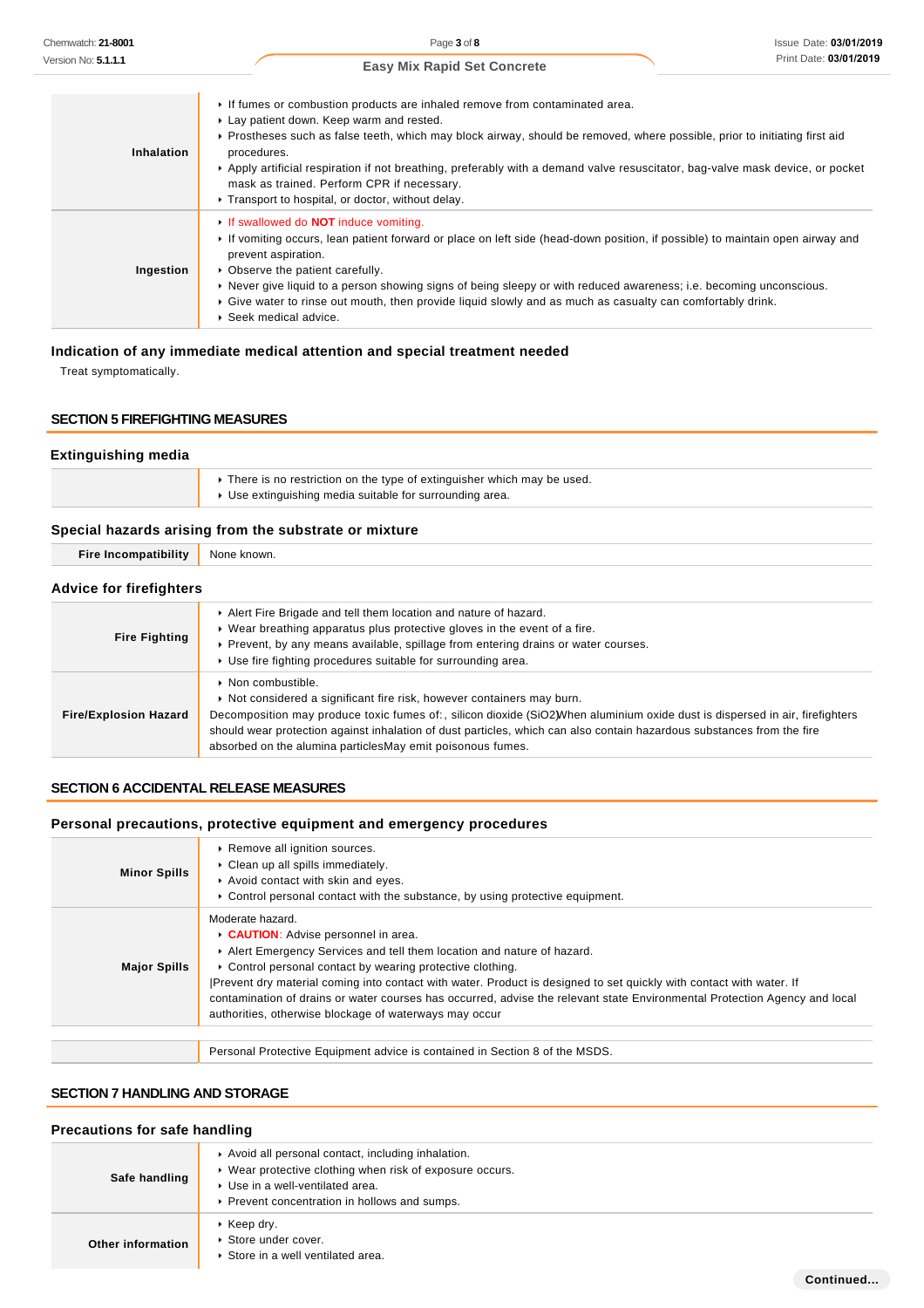Page **4** of **8**

### **Easy Mix Rapid Set Concrete**

| Conditions for safe storage, including any incompatibilities |  |  |
|--------------------------------------------------------------|--|--|

| Suitable container                | • Polyethylene or polypropylene container.<br>• Check all containers are clearly labelled and free from leaks.                    |
|-----------------------------------|-----------------------------------------------------------------------------------------------------------------------------------|
| <b>Storage</b><br>incompatibility | Avoid strong acids, acid chlorides, acid anhydrides and chloroformates.<br>Avoid contact with copper, aluminium and their alloys. |

#### **PACKAGE MATERIAL INCOMPATIBILITIES**

### **SECTION 8 EXPOSURE CONTROLS / PERSONAL PROTECTION**

### **Control parameters**

### **OCCUPATIONAL EXPOSURE LIMITS (OEL)**

### **INGREDIENT DATA**

| <b>Source</b>      | Ingredient  | <b>Material name</b>                            | <b>TWA</b> | <b>STEL</b> | Peak      | <b>Notes</b> |
|--------------------|-------------|-------------------------------------------------|------------|-------------|-----------|--------------|
| Australia Exposure | Graded Sand | Silica - Crystalline Quartz (respirable dust) / | 0.1        | Not         | Not       | Not          |
| <b>Standards</b>   | $-600$      | Quartz (respirable dust)                        | mq/m3      | Available   | Available | Available    |
| Australia Exposure | portland    | Portland cement (a)                             | 10         | <b>Not</b>  | Not       | Not          |
| <b>Standards</b>   | cement      |                                                 | mg/m3      | Available   | Available | Available    |

#### **EMERGENCY LIMITS**

| Ingredient  | Material name                                 |                         |       |             |
|-------------|-----------------------------------------------|-------------------------|-------|-------------|
| graded sand | Silica, crystalline-quartz; (Silicon dioxide) | $0.025 \; \text{ma/m3}$ | ma/m3 | 0.025 mg/m3 |

| Ingredient       | Original IDLH         | <b>Revised IDLH</b> |
|------------------|-----------------------|---------------------|
| Graded Sand -600 | N.E. mg/m3 / N.E. ppm | $50 \text{ mg/m}$ 3 |
| gravel           | Not Available         | Not Available       |
| portland cement  | N.E. mg/m3 / N.E. ppm | 5,000 mg/m3         |
| set accelerator  | Not Available         | Not Available       |

### **Exposure controls**

| Chemwatch: 21-8001                                  |                                                                                    | Page 4 of 8                                                                                                                                                                                                                                                                                                                                                                                                                                                                                                                                                                                                                                                        |        |              |                                             |                  | Issue Date: 03/01/201   |
|-----------------------------------------------------|------------------------------------------------------------------------------------|--------------------------------------------------------------------------------------------------------------------------------------------------------------------------------------------------------------------------------------------------------------------------------------------------------------------------------------------------------------------------------------------------------------------------------------------------------------------------------------------------------------------------------------------------------------------------------------------------------------------------------------------------------------------|--------|--------------|---------------------------------------------|------------------|-------------------------|
| Version No: <b>5.1.1.1</b>                          |                                                                                    | <b>Easy Mix Rapid Set Concrete</b>                                                                                                                                                                                                                                                                                                                                                                                                                                                                                                                                                                                                                                 |        |              |                                             |                  | Print Date: 03/01/2019  |
|                                                     |                                                                                    | Store away from sources of heat or ignition.                                                                                                                                                                                                                                                                                                                                                                                                                                                                                                                                                                                                                       |        |              |                                             |                  |                         |
|                                                     |                                                                                    | Conditions for safe storage, including any incompatibilities                                                                                                                                                                                                                                                                                                                                                                                                                                                                                                                                                                                                       |        |              |                                             |                  |                         |
| Suitable container                                  |                                                                                    | ▶ Polyethylene or polypropylene container.<br>Check all containers are clearly labelled and free from leaks.                                                                                                                                                                                                                                                                                                                                                                                                                                                                                                                                                       |        |              |                                             |                  |                         |
| Storage<br>incompatibility                          |                                                                                    | Avoid strong acids, acid chlorides, acid anhydrides and chloroformates.<br>Avoid contact with copper, aluminium and their alloys.                                                                                                                                                                                                                                                                                                                                                                                                                                                                                                                                  |        |              |                                             |                  |                         |
| PACKAGE MATERIAL INCOMPATIBILITIES<br>Not Available |                                                                                    |                                                                                                                                                                                                                                                                                                                                                                                                                                                                                                                                                                                                                                                                    |        |              |                                             |                  |                         |
|                                                     |                                                                                    | <b>SECTION 8 EXPOSURE CONTROLS / PERSONAL PROTECTION</b>                                                                                                                                                                                                                                                                                                                                                                                                                                                                                                                                                                                                           |        |              |                                             |                  |                         |
| <b>Control parameters</b>                           |                                                                                    |                                                                                                                                                                                                                                                                                                                                                                                                                                                                                                                                                                                                                                                                    |        |              |                                             |                  |                         |
| <b>OCCUPATIONAL EXPOSURE LIMITS (OEL)</b>           |                                                                                    |                                                                                                                                                                                                                                                                                                                                                                                                                                                                                                                                                                                                                                                                    |        |              |                                             |                  |                         |
| <b>INGREDIENT DATA</b>                              |                                                                                    |                                                                                                                                                                                                                                                                                                                                                                                                                                                                                                                                                                                                                                                                    |        |              |                                             |                  |                         |
| <b>Source</b>                                       | Ingredient                                                                         | <b>Material name</b>                                                                                                                                                                                                                                                                                                                                                                                                                                                                                                                                                                                                                                               |        | <b>TWA</b>   | <b>STEL</b>                                 | Peak             | <b>Notes</b>            |
| Australia Exposure<br>Standards                     | Graded Sand<br>$-600$                                                              | Silica - Crystalline Quartz (respirable dust) /<br>Quartz (respirable dust)                                                                                                                                                                                                                                                                                                                                                                                                                                                                                                                                                                                        |        | 0.1<br>mg/m3 | Not<br>Available                            | Not<br>Available | <b>Not</b><br>Available |
| Australia Exposure<br>Standards                     | portland<br>cement                                                                 | Portland cement (a)                                                                                                                                                                                                                                                                                                                                                                                                                                                                                                                                                                                                                                                |        | 10<br>mg/m3  | Not<br><b>Not</b><br>Available<br>Available |                  | <b>Not</b><br>Available |
| <b>EMERGENCY LIMITS</b>                             |                                                                                    |                                                                                                                                                                                                                                                                                                                                                                                                                                                                                                                                                                                                                                                                    |        |              |                                             |                  |                         |
| Ingredient                                          | <b>Material name</b>                                                               |                                                                                                                                                                                                                                                                                                                                                                                                                                                                                                                                                                                                                                                                    | TEEL-1 |              | TEEL-2<br>TEEL-3                            |                  |                         |
| graded sand                                         | Silica, crystalline-quartz; (Silicon dioxide)<br>$0.025$ mg/m3<br>$0.025$ mg/m $3$ |                                                                                                                                                                                                                                                                                                                                                                                                                                                                                                                                                                                                                                                                    |        |              | $0.025$ mg/m3                               |                  |                         |
| Ingredient                                          | <b>Original IDLH</b>                                                               |                                                                                                                                                                                                                                                                                                                                                                                                                                                                                                                                                                                                                                                                    |        |              | <b>Revised IDLH</b>                         |                  |                         |
| Graded Sand -600                                    | N.E. mg/m3 / N.E. ppm                                                              |                                                                                                                                                                                                                                                                                                                                                                                                                                                                                                                                                                                                                                                                    |        |              | 50 mg/m3                                    |                  |                         |
| gravel                                              | Not Available<br>Not Available                                                     |                                                                                                                                                                                                                                                                                                                                                                                                                                                                                                                                                                                                                                                                    |        |              |                                             |                  |                         |
| portland cement                                     | N.E. mg/m3 / N.E. ppm<br>5,000 mg/m3                                               |                                                                                                                                                                                                                                                                                                                                                                                                                                                                                                                                                                                                                                                                    |        |              |                                             |                  |                         |
| set accelerator                                     | Not Available                                                                      |                                                                                                                                                                                                                                                                                                                                                                                                                                                                                                                                                                                                                                                                    |        |              | Not Available                               |                  |                         |
| <b>Exposure controls</b>                            |                                                                                    |                                                                                                                                                                                                                                                                                                                                                                                                                                                                                                                                                                                                                                                                    |        |              |                                             |                  |                         |
| Appropriate<br>engineering controls                 |                                                                                    | Engineering controls are used to remove a hazard or place a barrier between the worker and the hazard. Well-designed<br>engineering controls can be highly effective in protecting workers and will typically be independent of worker interactions to<br>provide this high level of protection.<br>The basic types of engineering controls are:<br>Process controls which involve changing the way a job activity or process is done to reduce the risk.<br>Enclosure and/or isolation of emission source which keeps a selected hazard "physically" away from the worker and<br>ventilation that strategically "adds" and "removes" air in the work environment. |        |              |                                             |                  |                         |
| <b>Personal protection</b>                          |                                                                                    |                                                                                                                                                                                                                                                                                                                                                                                                                                                                                                                                                                                                                                                                    |        |              |                                             |                  |                         |
| Eye and face<br>protection                          |                                                                                    | Safety glasses with side shields.<br>Chemical goggles.<br>▶ Contact lenses may pose a special hazard; soft contact lenses may absorb and concentrate irritants. A written policy<br>document, describing the wearing of lenses or restrictions on use, should be created for each workplace or task.                                                                                                                                                                                                                                                                                                                                                               |        |              |                                             |                  |                         |
| <b>Skin protection</b>                              | See Hand protection below                                                          |                                                                                                                                                                                                                                                                                                                                                                                                                                                                                                                                                                                                                                                                    |        |              |                                             |                  |                         |
| Hands/feet protection                               | NOTE:<br>manufacturer to manufacturer.                                             | ▶ The material may produce skin sensitisation in predisposed individuals. Care must be taken, when removing gloves and<br>other protective equipment, to avoid all possible skin contact.<br>▶ Contaminated leather items, such as shoes, belts and watch-bands should be removed and destroyed.<br>The selection of suitable gloves does not only depend on the material, but also on further marks of quality which vary from                                                                                                                                                                                                                                    |        |              |                                             |                  |                         |
| <b>Body protection</b>                              | See Other protection below                                                         |                                                                                                                                                                                                                                                                                                                                                                                                                                                                                                                                                                                                                                                                    |        |              |                                             |                  |                         |
| Other protection                                    | • Overalls.<br>P.V.C. apron.<br>▶ Barrier cream.                                   |                                                                                                                                                                                                                                                                                                                                                                                                                                                                                                                                                                                                                                                                    |        |              |                                             |                  |                         |
| <b>Thermal hazards</b>                              | Not Available                                                                      |                                                                                                                                                                                                                                                                                                                                                                                                                                                                                                                                                                                                                                                                    |        |              |                                             |                  |                         |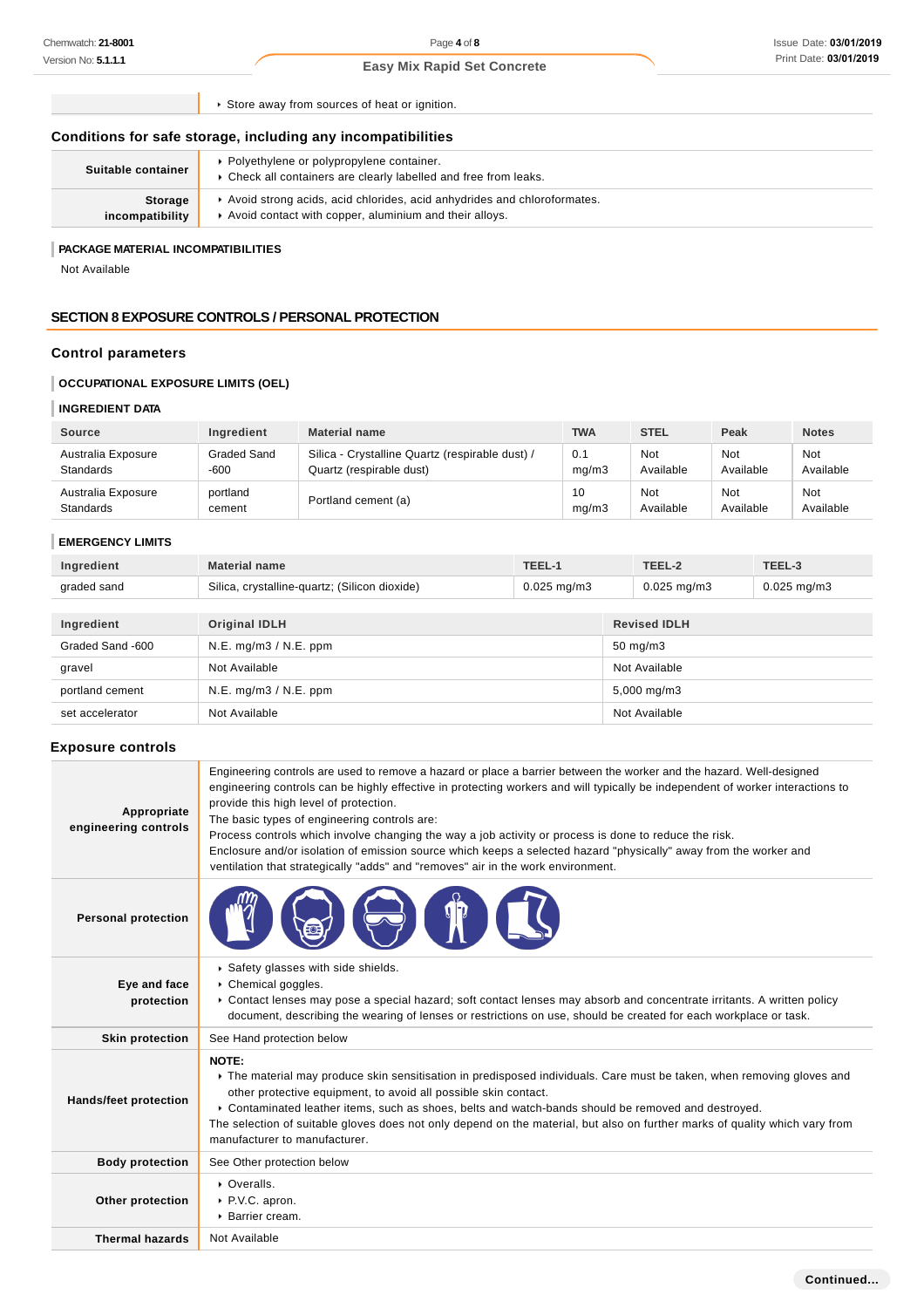### **Recommended material(s)**

#### **GLOVE SELECTION INDEX**

| ∣ CPI |
|-------|
|       |

#### **SECTION 9 PHYSICAL AND CHEMICAL PROPERTIES**

#### **Information on basic physical and chemical properties**

| Chemwatch: 21-8001                              |                                                                                                                                                 | Page 5 of 8                                                                                                                                       |                  |                                  | Issue Date: 03/01/20      |
|-------------------------------------------------|-------------------------------------------------------------------------------------------------------------------------------------------------|---------------------------------------------------------------------------------------------------------------------------------------------------|------------------|----------------------------------|---------------------------|
| Version No: <b>5.1.1.1</b>                      |                                                                                                                                                 | <b>Easy Mix Rapid Set Concrete</b>                                                                                                                |                  |                                  | Print Date: 03/01/201     |
| Recommended material(s)                         |                                                                                                                                                 | <b>Respiratory protection</b>                                                                                                                     |                  |                                  |                           |
| <b>GLOVE SELECTION INDEX</b>                    |                                                                                                                                                 | Particulate. (AS/NZS 1716 & 1715, EN 143:000 & 149:001, ANSI Z88 or                                                                               |                  |                                  |                           |
|                                                 | Glove selection is based on a modified presentation of the:                                                                                     | national equivalent)                                                                                                                              |                  |                                  |                           |
| "Forsberg Clothing Performance Index".          |                                                                                                                                                 |                                                                                                                                                   |                  |                                  |                           |
|                                                 | The effect(s) of the following substance(s) are taken into account in the                                                                       | <b>Required Minimum</b>                                                                                                                           | <b>Half-Face</b> | <b>Full-Face</b>                 | <b>Powered Air</b>        |
| computer-generated selection:                   |                                                                                                                                                 | <b>Protection Factor</b>                                                                                                                          | Respirator       | Respirator                       | Respirator                |
| Easy Mix Rapid Set Concrete Not Available       |                                                                                                                                                 | up to $10 \times ES$                                                                                                                              | P1               |                                  | PAPR-P1                   |
| <b>Material</b>                                 | CPI                                                                                                                                             |                                                                                                                                                   | Air-line*        | $\blacksquare$                   |                           |
| * CPI - Chemwatch Performance Index             |                                                                                                                                                 | up to $50 \times ES$<br>up to $100 \times ES$                                                                                                     | Air-line**       | P <sub>2</sub><br>P <sub>3</sub> | PAPR-P2<br>$\blacksquare$ |
| A: Best Selection                               | B: Satisfactory; may degrade after 4 hours continuous immersion                                                                                 |                                                                                                                                                   |                  |                                  | $\overline{a}$            |
|                                                 | C: Poor to Dangerous Choice for other than short term immersion                                                                                 |                                                                                                                                                   |                  | Air-line*                        |                           |
|                                                 | <b>NOTE:</b> As a series of factors will influence the actual performance of the                                                                | $100 + x ES$                                                                                                                                      |                  | Air-line**                       | PAPR-P3                   |
|                                                 | glove, a final selection must be based on detailed observation. -                                                                               | * - Negative pressure demand ** - Continuous flow                                                                                                 |                  |                                  |                           |
|                                                 | * Where the glove is to be used on a short term, casual or infrequent<br>basis, factors such as "feel" or convenience (e.g. disposability), may | $A(All classes) = Organic vapours, B AUS or B1 = Acid gases, B2 = Acid$                                                                           |                  |                                  |                           |
|                                                 | dictate a choice of gloves which might otherwise be unsuitable following                                                                        | gas or hydrogen cyanide(HCN), B3 = Acid gas or hydrogen cyanide(HCN),<br>$E =$ Sulfur dioxide(SO2), G = Agricultural chemicals, K = Ammonia(NH3), |                  |                                  |                           |
|                                                 | long-term or frequent use. A qualified practitioner should be consulted.                                                                        | $Hg$ = Mercury, NO = Oxides of nitrogen, MB = Methyl bromide, AX = Low                                                                            |                  |                                  |                           |
|                                                 |                                                                                                                                                 | boiling point organic compounds (below 65 degC)                                                                                                   |                  |                                  |                           |
|                                                 |                                                                                                                                                 |                                                                                                                                                   |                  |                                  |                           |
|                                                 | <b>SECTION 9 PHYSICAL AND CHEMICAL PROPERTIES</b>                                                                                               |                                                                                                                                                   |                  |                                  |                           |
| Appearance                                      | Information on basic physical and chemical properties<br>Grey coloured cement mix with aggregate; insoluble in water                            |                                                                                                                                                   |                  |                                  |                           |
|                                                 |                                                                                                                                                 |                                                                                                                                                   |                  |                                  |                           |
| <b>Physical state</b>                           | Divided Solid                                                                                                                                   | <b>Relative density</b><br>(Water = 1)                                                                                                            | $-2.14$          |                                  |                           |
| Odour                                           | Not Available                                                                                                                                   | <b>Partition coefficient</b><br>n-octanol / water                                                                                                 | Not Available    |                                  |                           |
| <b>Odour threshold</b>                          | Not Available                                                                                                                                   | Auto-ignition                                                                                                                                     | Not Applicable   |                                  |                           |
|                                                 |                                                                                                                                                 | temperature (°C)                                                                                                                                  |                  |                                  |                           |
| pH (as supplied)                                | Not Applicable                                                                                                                                  | Decomposition<br>temperature                                                                                                                      | Not Available    |                                  |                           |
| Melting point /<br>freezing point (°C)          | Not Available                                                                                                                                   | Viscosity (cSt)                                                                                                                                   | Not Applicable   |                                  |                           |
| Initial boiling point<br>and boiling range (°C) | Not Available                                                                                                                                   | <b>Molecular weight</b><br>(g/mol)                                                                                                                | Not Applicable   |                                  |                           |
| Flash point (°C)                                | Not Applicable                                                                                                                                  | Taste                                                                                                                                             | Not Available    |                                  |                           |
| <b>Evaporation rate</b>                         | Not Applicable                                                                                                                                  | <b>Explosive properties</b>                                                                                                                       | Not Available    |                                  |                           |
| <b>Flammability</b>                             | Not Applicable                                                                                                                                  | <b>Oxidising properties</b>                                                                                                                       | Not Available    |                                  |                           |
| <b>Upper Explosive Limit</b><br>$(\%)$          | Not Applicable                                                                                                                                  | <b>Surface Tension</b><br>(dyn/cm or mN/m)                                                                                                        | Not Applicable   |                                  |                           |
| <b>Lower Explosive Limit</b><br>$(\%)$          | Not Applicable                                                                                                                                  | <b>Volatile Component</b><br>$(% \mathcal{L}^{\prime }\cap \mathcal{L}^{\prime })$                                                                | Not Applicable   |                                  |                           |
| Vapour pressure (kPa)                           | Not Applicable                                                                                                                                  | Gas group                                                                                                                                         | Not Available    |                                  |                           |
| Solubility in water<br>(g/L)                    | Immiscible                                                                                                                                      | pH as a solution(1%)                                                                                                                              | Not Applicable   |                                  |                           |
| Vapour density (Air =<br>1)                     | Not Applicable                                                                                                                                  | VOC g/L                                                                                                                                           | Not Available    |                                  |                           |
| <b>SECTION 10 STABILITY AND REACTIVITY</b>      |                                                                                                                                                 |                                                                                                                                                   |                  |                                  |                           |
| <b>Reactivity</b>                               | See section 7                                                                                                                                   |                                                                                                                                                   |                  |                                  |                           |
|                                                 | • Unstable in the presence of incompatible materials.                                                                                           |                                                                                                                                                   |                  |                                  |                           |
| <b>Chemical stability</b>                       | Product is considered stable.<br>Hazardous polymerisation will not occur.                                                                       |                                                                                                                                                   |                  |                                  |                           |
| Possibility of<br>hazardous reactions           | See section 7                                                                                                                                   |                                                                                                                                                   |                  |                                  |                           |
| <b>Conditions to avoid</b>                      | See section 7                                                                                                                                   |                                                                                                                                                   |                  |                                  |                           |
| Incompatible materials                          | See section 7                                                                                                                                   |                                                                                                                                                   |                  |                                  |                           |
|                                                 |                                                                                                                                                 |                                                                                                                                                   |                  |                                  |                           |

### **SECTION 10 STABILITY AND REACTIVITY**

| Reactivity                            | See section 7                                                                                                                        |
|---------------------------------------|--------------------------------------------------------------------------------------------------------------------------------------|
| <b>Chemical stability</b>             | • Unstable in the presence of incompatible materials.<br>▶ Product is considered stable.<br>Hazardous polymerisation will not occur. |
| Possibility of<br>hazardous reactions | See section 7                                                                                                                        |
| <b>Conditions to avoid</b>            | See section 7                                                                                                                        |
| Incompatible materials                | See section 7                                                                                                                        |

#### **Respiratory protection**

| <b>Required Minimum</b><br><b>Protection Factor</b> | Half-Face<br>Respirator     | <b>Full-Face</b><br>Respirator                       | <b>Powered Air</b><br>Respirator |
|-----------------------------------------------------|-----------------------------|------------------------------------------------------|----------------------------------|
| up to $10 \times ES$                                | P <sub>1</sub><br>Air-line* | $\overline{\phantom{0}}$<br>$\overline{\phantom{0}}$ | PAPR-P1                          |
| up to $50 \times ES$                                | Air-line**                  | P <sub>2</sub>                                       | PAPR-P2                          |
| up to $100 \times ES$                               | ۰                           | P <sub>3</sub>                                       | -                                |
|                                                     |                             | Air-line*                                            |                                  |
| $100 + x ES$                                        | ۰                           | Air-line**                                           | PAPR-P3                          |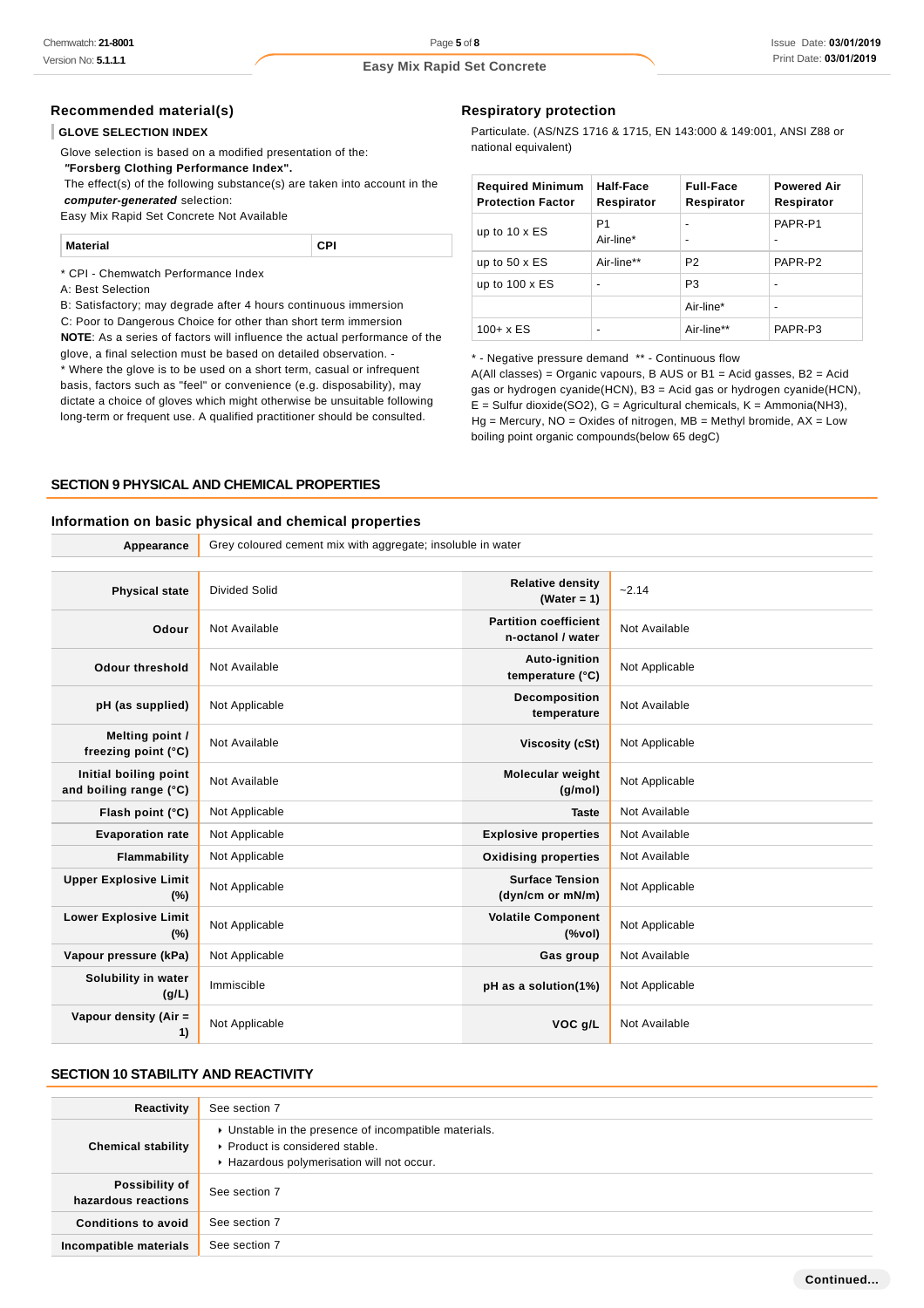### **SECTION 11 TOXICOLOGICAL INFORMATION**

#### **Information on toxicological effects**

| Chemwatch: 21-8001                               |                                                                                                                                                                                                                                                                                                                                                                                                                                                       | Page 6 of $8$                      |                                                                                  |                                                                                                                                                                                                                                                                                                                                                                                                                                                                                                           | Issue Date: 03/01/201  |
|--------------------------------------------------|-------------------------------------------------------------------------------------------------------------------------------------------------------------------------------------------------------------------------------------------------------------------------------------------------------------------------------------------------------------------------------------------------------------------------------------------------------|------------------------------------|----------------------------------------------------------------------------------|-----------------------------------------------------------------------------------------------------------------------------------------------------------------------------------------------------------------------------------------------------------------------------------------------------------------------------------------------------------------------------------------------------------------------------------------------------------------------------------------------------------|------------------------|
| Version No: <b>5.1.1.1</b>                       |                                                                                                                                                                                                                                                                                                                                                                                                                                                       | <b>Easy Mix Rapid Set Concrete</b> |                                                                                  |                                                                                                                                                                                                                                                                                                                                                                                                                                                                                                           | Print Date: 03/01/2019 |
| <b>Hazardous</b><br>decomposition<br>products    | See section 5                                                                                                                                                                                                                                                                                                                                                                                                                                         |                                    |                                                                                  |                                                                                                                                                                                                                                                                                                                                                                                                                                                                                                           |                        |
| <b>SECTION 11 TOXICOLOGICAL INFORMATION</b>      |                                                                                                                                                                                                                                                                                                                                                                                                                                                       |                                    |                                                                                  |                                                                                                                                                                                                                                                                                                                                                                                                                                                                                                           |                        |
| Information on toxicological effects             |                                                                                                                                                                                                                                                                                                                                                                                                                                                       |                                    |                                                                                  |                                                                                                                                                                                                                                                                                                                                                                                                                                                                                                           |                        |
|                                                  |                                                                                                                                                                                                                                                                                                                                                                                                                                                       |                                    |                                                                                  | The material can cause respiratory irritation in some persons. The body's response to such irritation can cause further lung                                                                                                                                                                                                                                                                                                                                                                              |                        |
| <b>Inhaled</b>                                   | damage.                                                                                                                                                                                                                                                                                                                                                                                                                                               |                                    |                                                                                  | Inhalation of dusts, generated by the material during the course of normal handling, may be damaging to the health of the                                                                                                                                                                                                                                                                                                                                                                                 |                        |
|                                                  | individual.                                                                                                                                                                                                                                                                                                                                                                                                                                           |                                    | incur further disability if excessive concentrations of particulate are inhaled. | Persons with impaired respiratory function, airway diseases and conditions such as emphysema or chronic bronchitis, may                                                                                                                                                                                                                                                                                                                                                                                   |                        |
| Ingestion                                        | Ingestion may result in nausea, abdominal irritation, pain and vomiting                                                                                                                                                                                                                                                                                                                                                                               |                                    |                                                                                  | Not normally a hazard due to the physical form of product. The material is a physical irritant to the gastro-intestinal tract                                                                                                                                                                                                                                                                                                                                                                             |                        |
|                                                  |                                                                                                                                                                                                                                                                                                                                                                                                                                                       |                                    | This material can cause inflammation of the skin on contact in some persons.     |                                                                                                                                                                                                                                                                                                                                                                                                                                                                                                           |                        |
| <b>Skin Contact</b>                              | The material may accentuate any pre-existing dermatitis condition<br>Handling wet cement can cause dermatitis.                                                                                                                                                                                                                                                                                                                                        |                                    | oxide particles. Thus it may cause itching and skin reaction and inflammation.   | Though considered non-harmful, slight irritation may result from contact because of the abrasive nature of the aluminium                                                                                                                                                                                                                                                                                                                                                                                  |                        |
| Eye                                              | If applied to the eyes, this material causes severe eye damage.                                                                                                                                                                                                                                                                                                                                                                                       |                                    |                                                                                  |                                                                                                                                                                                                                                                                                                                                                                                                                                                                                                           |                        |
| Chronic                                          | occupational exposure.<br>assessment.<br>to the general population.<br>compared to the general population.                                                                                                                                                                                                                                                                                                                                            |                                    |                                                                                  | Substance accumulation, in the human body, may occur and may cause some concern following repeated or long-term<br>There has been some concern that this material can cause cancer or mutations but there is not enough data to make an<br>There is some evidence that inhaling this product is more likely to cause a sensitisation reaction in some persons compared<br>There is limited evidence that, skin contact with this product is more likely to cause a sensitisation reaction in some persons |                        |
|                                                  |                                                                                                                                                                                                                                                                                                                                                                                                                                                       |                                    |                                                                                  |                                                                                                                                                                                                                                                                                                                                                                                                                                                                                                           |                        |
| Easy Mix Rapid Set                               | <b>TOXICITY</b>                                                                                                                                                                                                                                                                                                                                                                                                                                       | <b>IRRITATION</b>                  |                                                                                  |                                                                                                                                                                                                                                                                                                                                                                                                                                                                                                           |                        |
| Concrete                                         | Not Available                                                                                                                                                                                                                                                                                                                                                                                                                                         | Not Available                      |                                                                                  |                                                                                                                                                                                                                                                                                                                                                                                                                                                                                                           |                        |
|                                                  | <b>TOXICITY</b>                                                                                                                                                                                                                                                                                                                                                                                                                                       | <b>IRRITATION</b>                  |                                                                                  |                                                                                                                                                                                                                                                                                                                                                                                                                                                                                                           |                        |
| Graded Sand -600                                 | Not Available                                                                                                                                                                                                                                                                                                                                                                                                                                         | Not Available                      |                                                                                  |                                                                                                                                                                                                                                                                                                                                                                                                                                                                                                           |                        |
|                                                  | <b>TOXICITY</b>                                                                                                                                                                                                                                                                                                                                                                                                                                       | <b>IRRITATION</b>                  |                                                                                  |                                                                                                                                                                                                                                                                                                                                                                                                                                                                                                           |                        |
| portland cement                                  | Not Available                                                                                                                                                                                                                                                                                                                                                                                                                                         | Not Available                      |                                                                                  |                                                                                                                                                                                                                                                                                                                                                                                                                                                                                                           |                        |
| Not available. Refer to individual constituents. |                                                                                                                                                                                                                                                                                                                                                                                                                                                       |                                    |                                                                                  |                                                                                                                                                                                                                                                                                                                                                                                                                                                                                                           |                        |
| <b>GRADED SAND-600</b>                           | No significant acute toxicological data identified in literature search.                                                                                                                                                                                                                                                                                                                                                                              |                                    |                                                                                  |                                                                                                                                                                                                                                                                                                                                                                                                                                                                                                           |                        |
| <b>PORTLAND CEMENT</b>                           | The following information refers to contact allergens as a group and may not be specific to this product.<br>Contact allergies quickly manifest themselves as contact eczema, more rarely as urticaria or Quincke's oedema. The<br>pathogenesis of contact eczema involves a cell-mediated (T lymphocytes) immune reaction of the delayed type. Other<br>allergic skin reactions, e.g. contact urticaria, involve antibody-mediated immune reactions. |                                    |                                                                                  |                                                                                                                                                                                                                                                                                                                                                                                                                                                                                                           |                        |
| <b>Acute Toxicity</b>                            | O                                                                                                                                                                                                                                                                                                                                                                                                                                                     |                                    | Carcinogenicity                                                                  | O                                                                                                                                                                                                                                                                                                                                                                                                                                                                                                         |                        |
| <b>Skin</b><br><b>Irritation/Corrosion</b>       | v                                                                                                                                                                                                                                                                                                                                                                                                                                                     |                                    | Reproductivity                                                                   | O                                                                                                                                                                                                                                                                                                                                                                                                                                                                                                         |                        |
| <b>Serious Eye</b><br>Damage/Irritation          | v                                                                                                                                                                                                                                                                                                                                                                                                                                                     |                                    | STOT - Single<br><b>Exposure</b>                                                 | v                                                                                                                                                                                                                                                                                                                                                                                                                                                                                                         |                        |
| <b>Respiratory or Skin</b><br>sensitisation      | Q                                                                                                                                                                                                                                                                                                                                                                                                                                                     |                                    | <b>STOT - Repeated</b><br><b>Exposure</b>                                        | O                                                                                                                                                                                                                                                                                                                                                                                                                                                                                                         |                        |
| <b>Mutagenicity</b>                              | ⊚                                                                                                                                                                                                                                                                                                                                                                                                                                                     |                                    | <b>Aspiration Hazard</b>                                                         | O                                                                                                                                                                                                                                                                                                                                                                                                                                                                                                         |                        |
|                                                  |                                                                                                                                                                                                                                                                                                                                                                                                                                                       |                                    | Legend:                                                                          | $\blacktriangleright$ - Data required to make classification available<br>$\blacktriangleright$ - Data available but does not fill the criteria for classification<br>◯ - Data Not Available to make classification                                                                                                                                                                                                                                                                                       |                        |
| <b>CMR STATUS</b>                                |                                                                                                                                                                                                                                                                                                                                                                                                                                                       |                                    |                                                                                  |                                                                                                                                                                                                                                                                                                                                                                                                                                                                                                           |                        |
| Not Applicable                                   |                                                                                                                                                                                                                                                                                                                                                                                                                                                       |                                    |                                                                                  |                                                                                                                                                                                                                                                                                                                                                                                                                                                                                                           |                        |

| Easy Mix Rapid Set<br>Concrete | <b>TOXICITY</b><br>Not Available | <b>IRRITATION</b><br>Not Available |
|--------------------------------|----------------------------------|------------------------------------|
| Graded Sand -600               | <b>TOXICITY</b><br>Not Available | <b>IRRITATION</b><br>Not Available |
| portland cement                | <b>TOXICITY</b><br>Not Available | <b>IRRITATION</b><br>Not Available |

| <b>GRADED SAND -600</b>                     | No significant acute toxicological data identified in literature search.                                                                                                                                                                                                                                                                                                                                                                              |   |  |
|---------------------------------------------|-------------------------------------------------------------------------------------------------------------------------------------------------------------------------------------------------------------------------------------------------------------------------------------------------------------------------------------------------------------------------------------------------------------------------------------------------------|---|--|
| <b>PORTLAND CEMENT</b>                      | The following information refers to contact allergens as a group and may not be specific to this product.<br>Contact allergies quickly manifest themselves as contact eczema, more rarely as urticaria or Quincke's oedema. The<br>pathogenesis of contact eczema involves a cell-mediated (T lymphocytes) immune reaction of the delayed type. Other<br>allergic skin reactions, e.g. contact urticaria, involve antibody-mediated immune reactions. |   |  |
| <b>Acute Toxicity</b>                       | Q<br>Carcinogenicity                                                                                                                                                                                                                                                                                                                                                                                                                                  | Q |  |
| <b>Skin</b><br><b>Irritation/Corrosion</b>  | Reproductivity                                                                                                                                                                                                                                                                                                                                                                                                                                        | Q |  |
| <b>Serious Eye</b><br>Damage/Irritation     | STOT - Single<br><b>Exposure</b>                                                                                                                                                                                                                                                                                                                                                                                                                      | ັ |  |
|                                             |                                                                                                                                                                                                                                                                                                                                                                                                                                                       |   |  |
| <b>Respiratory or Skin</b><br>sensitisation | <b>STOT - Repeated</b><br>$\circ$<br><b>Exposure</b>                                                                                                                                                                                                                                                                                                                                                                                                  | Q |  |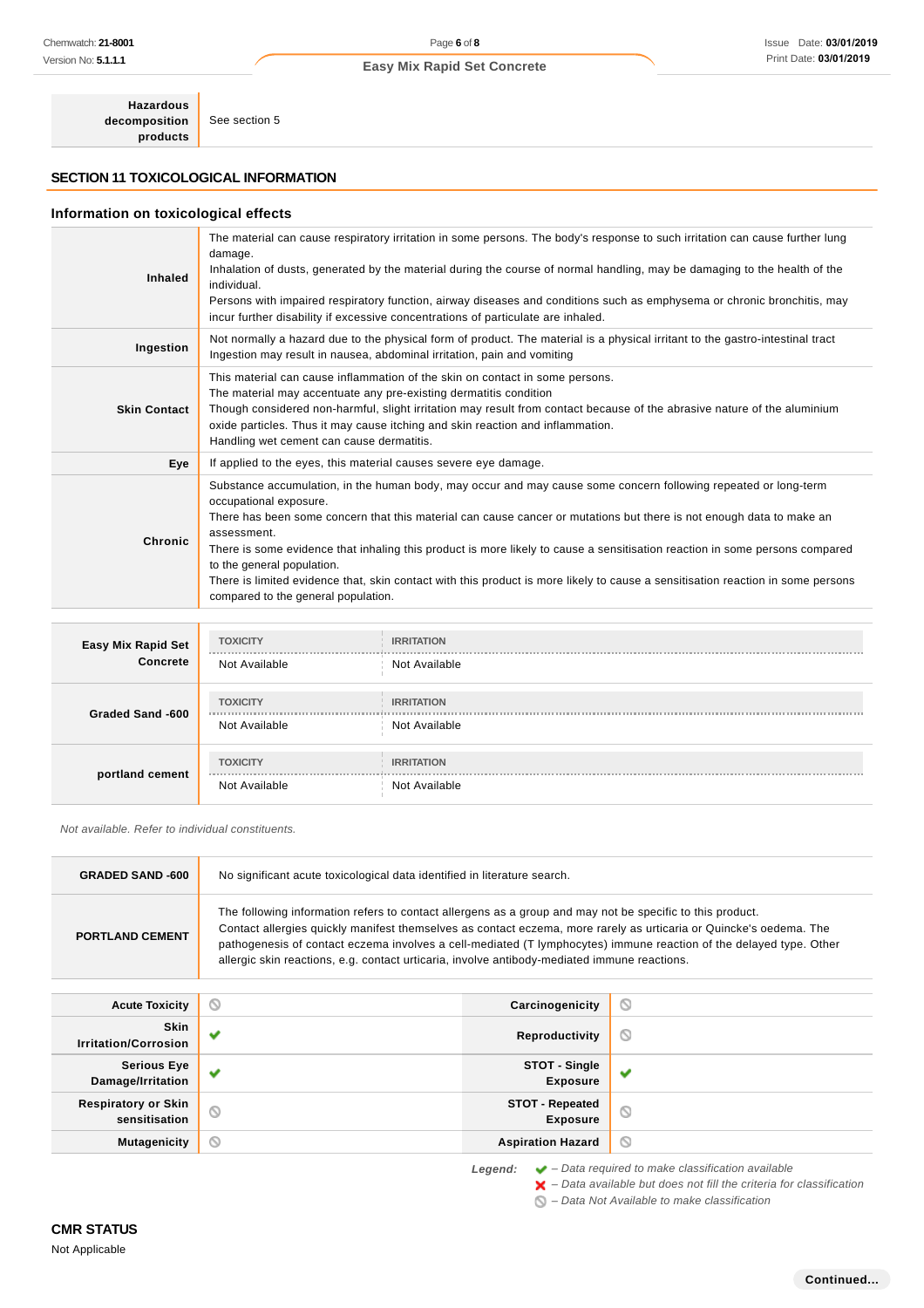### **SECTION 12 ECOLOGICAL INFORMATION**

### **Toxicity**

#### **Persistence and degradability**

| Ingredient | Persistence: Water/Soil               | <b>Persistence: Air</b>               |
|------------|---------------------------------------|---------------------------------------|
|            | No Data available for all ingredients | No Data available for all ingredients |

#### **Bioaccumulative potential**

| Ingredient |                                           |
|------------|-------------------------------------------|
|            | Data available for all ingredients<br>No. |

#### **Mobility in soil**

| ™edient<br>In <sub>n</sub><br> | <b><i>Aobility</i></b>                               |
|--------------------------------|------------------------------------------------------|
|                                | No I<br>Data available for all ingredients<br>$\sim$ |

#### **SECTION 13 DISPOSAL CONSIDERATIONS**

#### **Waste treatment methods**

|                            | ► Recycle wherever possible or consult manufacturer for recycling options. |
|----------------------------|----------------------------------------------------------------------------|
| <b>Product / Packaging</b> | • Consult State Land Waste Management Authority for disposal.              |
| disposal                   | ▶ Bury residue in an authorised landfill.                                  |
|                            | ► Recycle containers if possible, or dispose of in an authorised landfill. |

#### **SECTION 14 TRANSPORT INFORMATION**

#### **Labels Required**

| Mar | <b>NC</b><br>$\sim$ |
|-----|---------------------|
|     | הוח                 |

#### **Land transport (ADG): NOT REGULATED FOR TRANSPORT OF DANGEROUS GOODS**

#### **Air transport (ICAO-IATA / DGR): NOT REGULATED FOR TRANSPORT OF DANGEROUS GOODS**

#### **Sea transport (IMDG-Code / GGVSee): NOT REGULATED FOR TRANSPORT OF DANGEROUS GOODS**

### **SECTION 15 REGULATORY INFORMATION**

#### **Safety, health and environmental regulations / legislation specific for the substance or mixture**

| Chemwatch: <b>21-8001</b>                          | Page 7 of 8                                                                                                                               |                                                                                                                                                       | Issue Date: 03/01/  |
|----------------------------------------------------|-------------------------------------------------------------------------------------------------------------------------------------------|-------------------------------------------------------------------------------------------------------------------------------------------------------|---------------------|
| Version No: <b>5.1.1.1</b>                         | <b>Easy Mix Rapid Set Concrete</b>                                                                                                        |                                                                                                                                                       | Print Date: 03/01/2 |
|                                                    |                                                                                                                                           |                                                                                                                                                       |                     |
| <b>SECTION 12 ECOLOGICAL INFORMATION</b>           |                                                                                                                                           |                                                                                                                                                       |                     |
| <b>Toxicity</b>                                    |                                                                                                                                           |                                                                                                                                                       |                     |
| <b>DO NOT</b> discharge into sewer or waterways.   |                                                                                                                                           |                                                                                                                                                       |                     |
|                                                    |                                                                                                                                           |                                                                                                                                                       |                     |
| <b>Persistence and degradability</b><br>Ingredient | Persistence: Water/Soil                                                                                                                   | <b>Persistence: Air</b>                                                                                                                               |                     |
|                                                    | No Data available for all ingredients                                                                                                     | No Data available for all ingredients                                                                                                                 |                     |
|                                                    |                                                                                                                                           |                                                                                                                                                       |                     |
| <b>Bioaccumulative potential</b>                   |                                                                                                                                           |                                                                                                                                                       |                     |
| Ingredient                                         | <b>Bioaccumulation</b><br>No Data available for all ingredients                                                                           |                                                                                                                                                       |                     |
|                                                    |                                                                                                                                           |                                                                                                                                                       |                     |
| <b>Mobility in soil</b>                            |                                                                                                                                           |                                                                                                                                                       |                     |
| Ingredient                                         | <b>Mobility</b>                                                                                                                           |                                                                                                                                                       |                     |
|                                                    | No Data available for all ingredients                                                                                                     |                                                                                                                                                       |                     |
| <b>SECTION 13 DISPOSAL CONSIDERATIONS</b>          |                                                                                                                                           |                                                                                                                                                       |                     |
|                                                    |                                                                                                                                           |                                                                                                                                                       |                     |
| Waste treatment methods                            |                                                                                                                                           |                                                                                                                                                       |                     |
| <b>Product / Packaging</b>                         | ► Recycle wherever possible or consult manufacturer for recycling options.<br>Consult State Land Waste Management Authority for disposal. |                                                                                                                                                       |                     |
| disposal                                           | ▶ Bury residue in an authorised landfill.                                                                                                 |                                                                                                                                                       |                     |
|                                                    | Recycle containers if possible, or dispose of in an authorised landfill.                                                                  |                                                                                                                                                       |                     |
| <b>SECTION 14 TRANSPORT INFORMATION</b>            |                                                                                                                                           |                                                                                                                                                       |                     |
| <b>Labels Required</b>                             |                                                                                                                                           |                                                                                                                                                       |                     |
| <b>Marine Pollutant</b>                            | NO                                                                                                                                        |                                                                                                                                                       |                     |
| <b>HAZCHEM</b>                                     | Not Applicable                                                                                                                            |                                                                                                                                                       |                     |
|                                                    | Land transport (ADG): NOT REGULATED FOR TRANSPORT OF DANGEROUS GOODS                                                                      |                                                                                                                                                       |                     |
|                                                    |                                                                                                                                           |                                                                                                                                                       |                     |
|                                                    | Air transport (ICAO-IATA / DGR): NOT REGULATED FOR TRANSPORT OF DANGEROUS GOODS                                                           |                                                                                                                                                       |                     |
|                                                    | Sea transport (IMDG-Code / GGVSee): NOT REGULATED FOR TRANSPORT OF DANGEROUS GOODS                                                        |                                                                                                                                                       |                     |
| <b>SECTION 15 REGULATORY INFORMATION</b>           |                                                                                                                                           |                                                                                                                                                       |                     |
|                                                    |                                                                                                                                           |                                                                                                                                                       |                     |
|                                                    | Safety, health and environmental regulations / legislation specific for the substance or mixture                                          |                                                                                                                                                       |                     |
| <b>Graded Sand</b><br>$-600(14808-60-7)$ is        |                                                                                                                                           | "Australia Exposure Standards","Australia Inventory of Chemical Substances (AICS)","International Agency for Research on                              |                     |
| found on the                                       |                                                                                                                                           | Cancer (IARC) - Agents Classified by the IARC Monographs", "Australia Hazardous Substances Information System -                                       |                     |
| following regulatory<br>lists                      | <b>Consolidated Lists"</b>                                                                                                                |                                                                                                                                                       |                     |
| portland                                           |                                                                                                                                           |                                                                                                                                                       |                     |
| cement(65997-15-1) is                              |                                                                                                                                           | "Australia Exposure Standards", "Australia Inventory of Chemical Substances (AICS)", "International Agency for Research on                            |                     |
| found on the<br>following regulatory               | Cancer (IARC) - Agents Classified by the IARC Monographs"                                                                                 |                                                                                                                                                       |                     |
| lists                                              |                                                                                                                                           |                                                                                                                                                       |                     |
| <b>SECTION 16 OTHER INFORMATION</b>                |                                                                                                                                           |                                                                                                                                                       |                     |
| <b>Other information</b>                           |                                                                                                                                           |                                                                                                                                                       |                     |
|                                                    |                                                                                                                                           | Classification of the preparation and its individual components has drawn on official and authoritative sources as well as independent review by the  |                     |
|                                                    | Chemwatch Classification committee using available literature references.                                                                 |                                                                                                                                                       |                     |
| www.chemwatch.net/references                       | A list of reference resources used to assist the committee may be found at:                                                               |                                                                                                                                                       |                     |
|                                                    |                                                                                                                                           | The (M)SDS is a Hazard Communication tool and should be used to assist in the Risk Assessment. Many factors determine whether the reported Hazards    |                     |
|                                                    | or available engineering controls must be considered.                                                                                     | are Risks in the workplace or other settings. Risks may be determined by reference to Exposures Scenarios. Scale of use, frequency of use and current |                     |
|                                                    |                                                                                                                                           |                                                                                                                                                       |                     |

### **SECTION 16 OTHER INFORMATION**

#### **Other information**

#### www.chemwatch.net/references